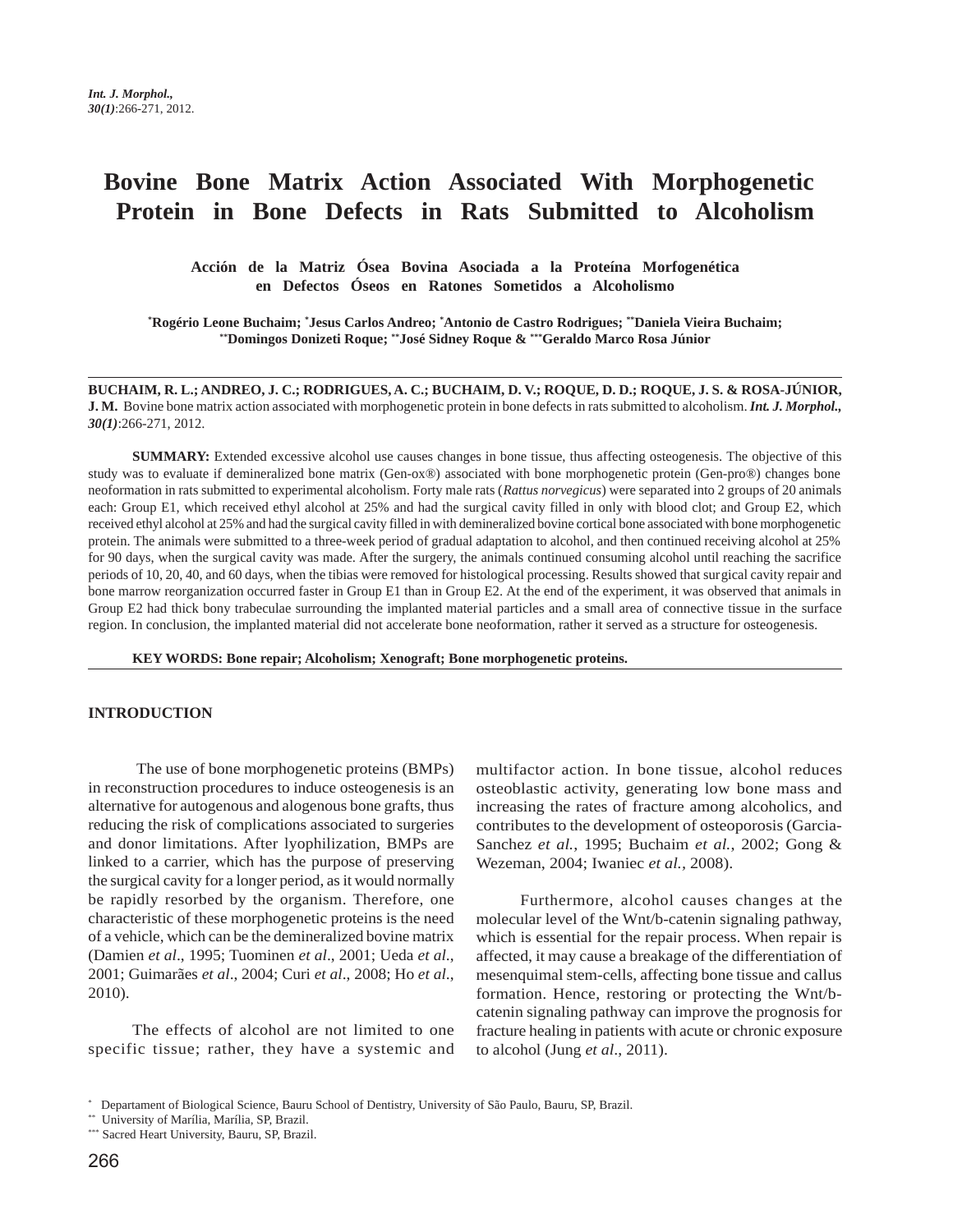The objective of this study was to observe if demineralized bovine bone matrix (Gen-ox®) associated with bone morphogenetic protein (Genpro®) changes bone neoformation in rats submitted to experimental alcoholism, in the periods of 10, 20, 40, and 60 days, based on histologic and morphometric analysis.

## **MATERIAL AND METHOD**

**Animal Protocol and Surgical Procedure**. Forty adult male Wistar rats (*Rattus norvegicus*), mean weight 290g, were divided into two groups of 20 rats each, as follows: Group E1, which received ethyl alcohol at 25%, and surgical cavity filled in only with blood clot; Group E2, which received ethyl alcohol at 25%, and surgical cavity filled with demineralized bovine cortical bone associated with bone morphogenetic protein (Gen-ox® e Gen-pro®; Genius, Baumer S.A., Mogi Mirim, SP, Brazil).

Both groups were first submitted to a gradual adaptation to ethyl alcohol until reaching the maximum level of 25%, which was maintained for 90 days. After this, the experimental surgery was performed. After the surgery, the animals continued receiving alcohol until they were sacrificed, according to the specific periods of each group.

The rats received general anesthesia via an intramuscular injection with Tiletamine hydrochloride (125.0 mg) associated with Zolazepam hydrochloride (125.0 mg) at the dosage of 50.0 mg/kg IM.

After shaving the area, a 20mm linear incision was made in the cranium-caudal direction of the left pelvic limb, and a cavity was made on the tibia using surgical trephine (2 mm diameter) and irrigation with sodium chloride solution at 0.9%.

All cavities in Group E1 animals were filled with blood cloth, whereas in Group E2 the cavities were filled with inorganic demineralized bovine cortical bone associated with bone morphogenetic protein (bovine bone particles– BBP) immersed in saline solution. The tissues were repositioned and sutures were made. Five rats of each group were sacrificed after 10, 20, 40, and 60 days after surgery, by an injection containing an excessive amount of the aforementioned anesthetic.

**Histologic and Morphometric Analysis**. The tibias were fixed at buffered formaldehyde at 10% for 24 hours, decalcified and embedded in paraffin (following routine laboratory procedures). Longitudinal six micrometerthick cuts were made, resulting in semi-serial cuts, which were stained folowing Masson's trichrome protocol.

The amount of bone tissue and connective tissue formed was obtained using a 100-point quadrilateral grid system coupled to the ocular micrometer of a light microscope, according to the principle of Delesse mentioned by Mandarim-de-Lacerda (1999).

**Statistical Analysis.** The collected data were submitted to one-way ANOVA followed by Tukey's test. The data were also submitted to Student's t test to allow for group comparisons. For all analyses, P was considered statistically significant if <0.05.

# **RESULTS**

**Histological Analysis.** In Group E1 (10 days), the surgical cavity is partially filled with thin bone trabeculae (Fig. 1A). In Group E2, the implanted material takes over most of the surgical cavity, and bone tissue formation is observed in small peripheral areas (Fig. 1B). In Group E1 (20 days) the surgical cavity was partially repaired, with incomplete formation of new cortical bone (Fig. 2A), whereas in Group E2 there was initial bone neoformation surrounding the implanted material (Fig. 2B). In the 40-day period, the surgical cavity in Group E1 was repaired with the reorganization of the bone marrow (Fig. 3A), and in Group E2 there were bone trabeculae organized around the implanted material (Fig. 3B). In the last period, the cortical bone in Group E1 was completely repaired (Fig. 4A), and in Group E2, in the superficial surgical area, thick trabeculae are observed around implanted material particles and the small connective tissue area (Fig. 4B).

## **Histometric Analysis.**

Bone tissue area: A comparison between both groups, considering the different periods, showed a statistically significant difference in the periods 10 and 60 days (Fig. 5A).

Connective tissue area: A comparison between both groups, considering the different periods, showed a statistically significant difference in the periods 20, 40, and 60 days (Fig. 5B).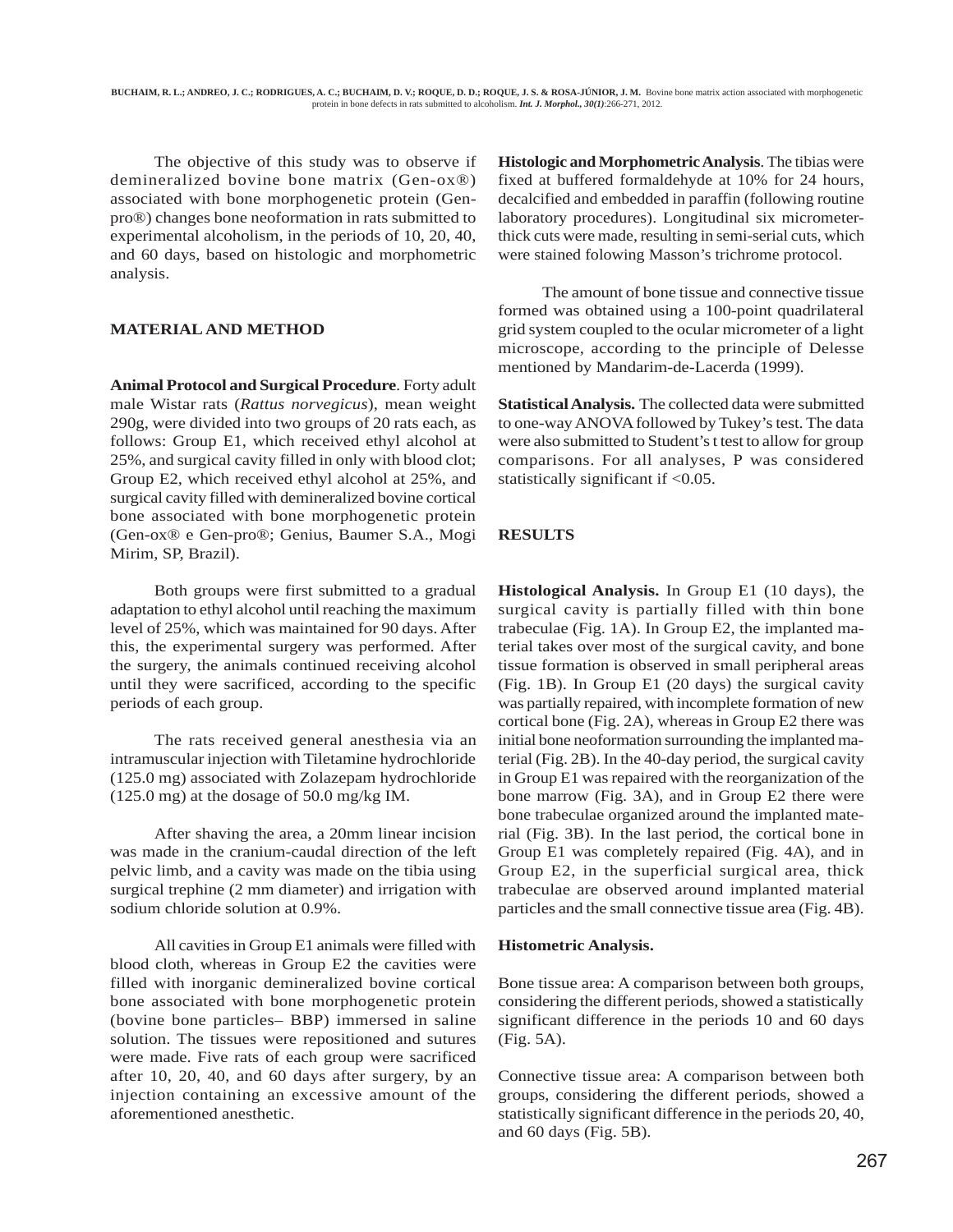BUCHAIM, R. L.; ANDREO, J. C.; RODRIGUES, A. C.; BUCHAIM, D. V.; ROQUE, D. D.; ROQUE, J. S. & ROSA-JUNIOR, J. M. Bovine bone matrix action associated with morphogenetic<br>protein in bone defects in rats submitted to alcoholi



Fig. 1A (Group E1) and Fig. 1B (Group E2) - 10 days: (CT) Connective Tissue; (BT) Bone Tissue; (BBP) Bovine Bone Particles.



Fig. 2A (Group E1) and Fig. 2B (Group E2) - 20 days: (CT) Connective Tissue; (BT) Bone Tissue; (BBP) Bovine Bone Particles.



Fig. 3A (Group E1) and Fig. 3B (Group E2) - 40 days: (NC) Newly Cortical; (BM) Bone Marrow; (CT) Connective Tissue; (BT) Bone Tissue; (BBP) Bovine Bone Particles.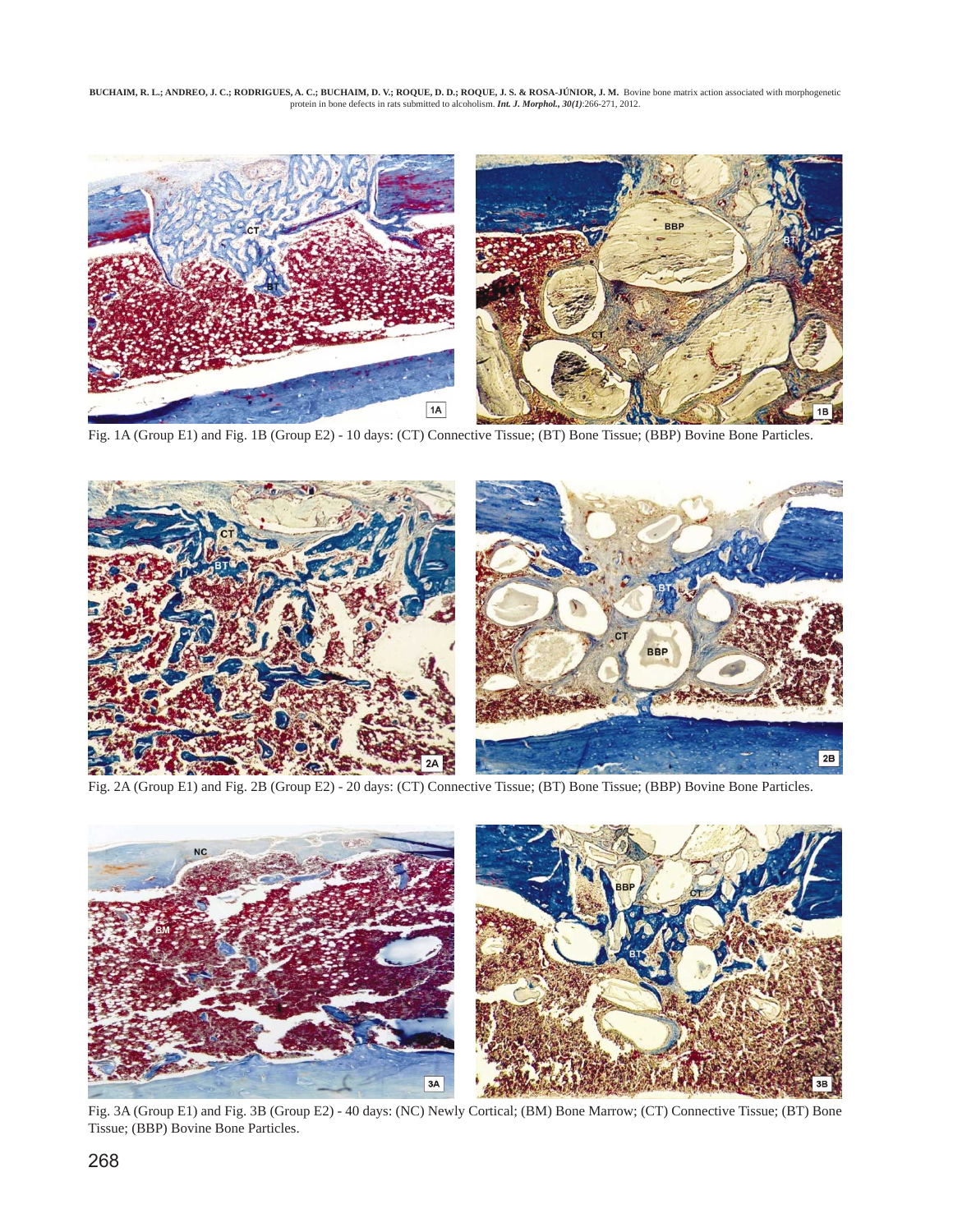**BUCHAIM, R. L.; ANDREO, J. C.; RODRIGUES, A. C.; BUCHAIM, D. V.; ROQUE, D. D.; ROQUE, J. S. & ROSA-JÚNIOR, J. M.** Bovine bone matrix action associated with morphogenetic protein in bone defects in rats submitted to alcoholism. *Int. J. Morphol., 30(1)*:266-271, 2012.



Fig. 4A (Group E1) and Fig. 4B (Group E2) - 60 days: (NC) Newly Cortical; (BM) Bone Marrow; (CT) Connective Tissue; (BT) Bone Tissue; (BBP) Bovine Bone Particles.



# Area of bone tissue between the groups E1 and E2

Area of connective tissue between the groups E1 and E2



Fig. 5A and Fig. 5B - Mean values of bone tissue and connective tissue area (mm2), comparing the groups E1 and E2 in different periods. Same letters indicate no statistically significant difference. The different letters indicate statistically significant difference. Asterisks indicate statistically significant difference between groups in the same period.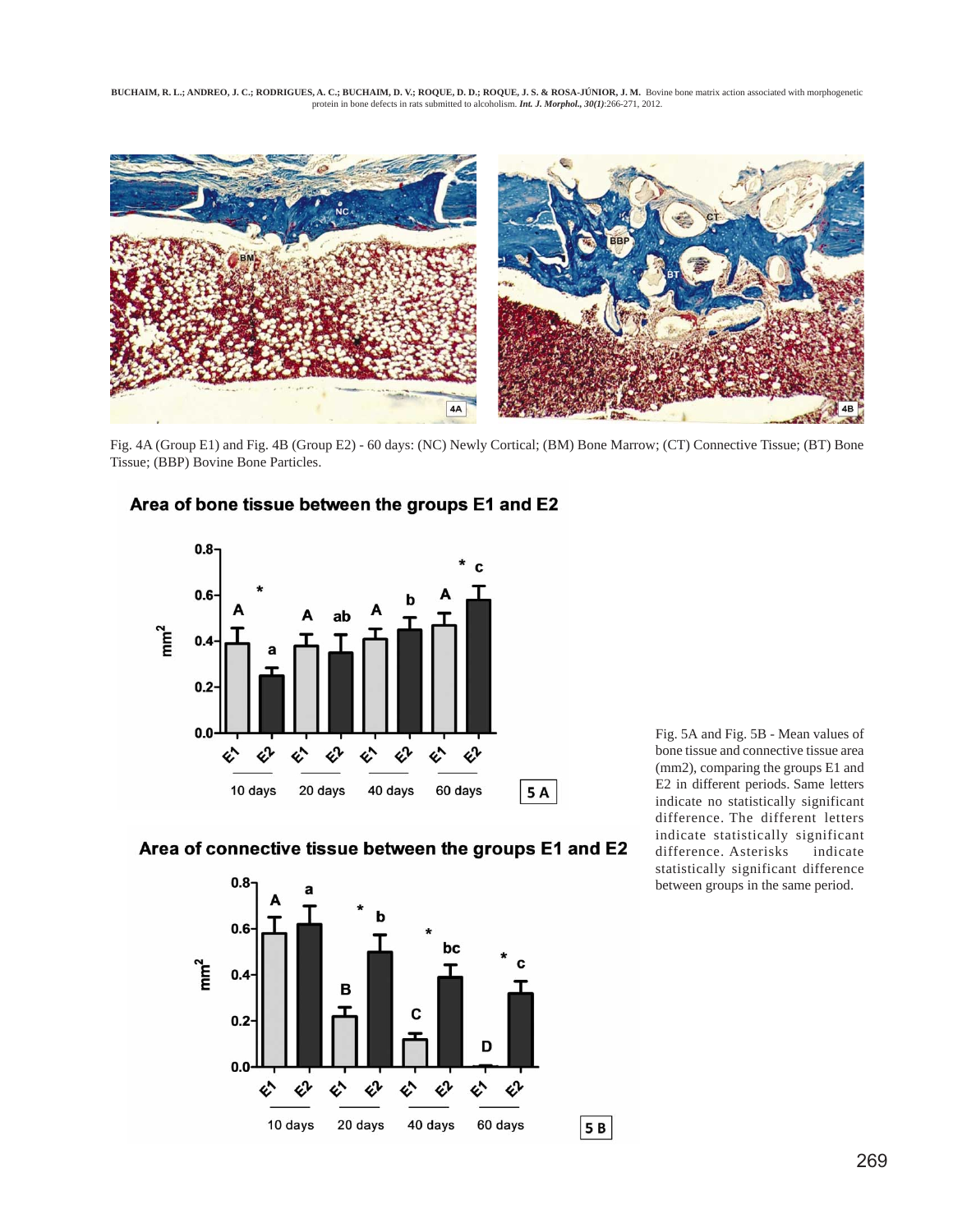#### **DISCUSSION**

The association of organic bovine bone matrix with hydroxyapatite, to favor the repair of bone defects made on rat skulls, promoted a greater number of osteoblasts and neoformed bone during the 60-day repair period. This fact was noted in the present experiment, in which 60 days after the experimental surgery there was partial repair of the surgical cavity and almost complete neocortical bone, with a small presence of fibrous connective tissue and large neoformed bone trabeculae in the areas adjacent to the implanted material (Braz *et al*., 2003; Martins *et al.*, 2004).

An experiment that used the same BMP, but without associating with bone matrix, concluded that using BMPb-HA to treat skull bone defects in rats promotes the formation of foreign body granulomatous reaction that strongly inhibits bone neoformation. This suggests that microgranular synthetic hydroxyapatite is not a good carrier for BMPs to express their inductor potential (Peel *et al*., 2003; Ferreira *et al*., 2004; Gerbi *et al.*, 2005).

The alcohol concentration used in this research was based on previous studies, in which experimental groups were submitted to three alcoholic diets (6%, 15%, and 25%) that showed adverse effects to bone tissue, especially in the group with the highest alcohol concentration (Buchaim *et al.*, 2009; Broulik *et al*., 2010).

In Group E1, in the 10-day period, there is greater concentration of neoformed bone in the superficial surgical area. In relation to the other analyzed periods, there was reorganization of the marrow region, and the amount of bone tissue is due to the neoformed cortical bone.

In Group E2, the amount of bone tissue in the initial periods is smaller than that of Group E1. It should be noted that every biomaterial placed in a bone defect generates an initial inflammatory response, greater than that observed in defects filled in with blood clot (Marzola *et al*., 1996; Buchaim *et al*., 2007; Marin *et al.*, 2007).

The larger amount of bone tissue in Group E2, in the 60-day period, occurs because of the presence of neoformed bone tissue in the broken cortical bone and in the superficial marrow region, involving graft particles, in most specimens. Hence, it is concluded that the implanted material serves as a structure for osteogenesis, but does not accelerate bone repair.

**BUCHAIM, R. L.; ANDREO, J. C.; RODRIGUES, A. C.; BUCHAIM, D. V.; ROQUE, D. D.; ROQUE, J. S. & ROSA-JÚNIOR, J. M.** Acción de la matriz ósea bovina asociada a la proteína morfogenética en defectos óseos en ratones sometidos a alcoholismo. *Int. J. Morphol., 30(1)*:266-271, 2012.

**RESUMEN:** El abuso prolongado del alcohol produce alteraciones en el tejido óseo, interfiriendo en el proceso de la osteogénesis. El estudio tiene como objetivo evaluar si la matriz ósea bovina desmineralizada (Gen-ox®) asociada a la proteína morfogenética ósea (Gen-pro®) altera la neoformación ósea en ratones sometidos a alcoholismo experimental. Fueron utilizados 40 ratones machos (*Rattus norvegicus)*, separados en dos grupos de 20 animales cada uno: Grupo E1, que recibió alcohol etílico a 25% con cavidad quirúrgica rellenada solamente por coágulo sanguíneo, y Grupo E2, que recibió sólo alcohol etílico a 25% con cavidad quirúrgica rellenada con hueso bovino desmineralizado cortical asociado a proteína morfogenética ósea. Después de 3 semanas de adaptación gradual al alcohol, los animales continuaron recibiéndolo en concentración de 25% por 90 días, cuando fue realizada la cavidad quirúrgica. Luego de la cirugía, los animales continuaron la ingestión alcohólica hasta los períodos de sacrificio de 10, 20, 40 y 60 días, cuando las tibias fueron removidas para su procesamiento histológico. Los resultados mostraron que en el Grupo E1 hubo reparación de la cavidad quirúrgica y reorganización de la médula ósea en un menor lapso temporal que en el Grupo E2. En el período final del experimento, se observó en los animales del Grupo E2 la presencia de trabéculas óseas espesas alrededor de las partículas de material implantado y pequeña área de tejido conjuntivo en la región superficial. Se puede concluir en que el material implantado no aceleró el proceso de neoformación ósea, sirviendo como estructura de base para generar osteogénesis.

**PALABRAS CLAVE: Reparación ósea; Alcoholismo; Injerto xenogénico; Proteína morfogenética ósea.**

### **REFERENCES**

- Braz, F.; Rahal, S. C.; Rocha, N. S.; Taga, E. & Biasi, F. Emprego de matriz óssea orgânica bovina e hidroxiapatita no reparo de defeito induzido em crânio de ratos. *Acta Cir. Bras., 18(1)*:1- 9, 2003.
- Broulik, P. D.; Vondrova, J.; Ruzicka, P.; Sedlacek, R. & Zima, T. The effect of chronic alcohol administration on bone mineral content and bone strength in male rats. *Physiol. Res., 59*:599- 604, 2010.